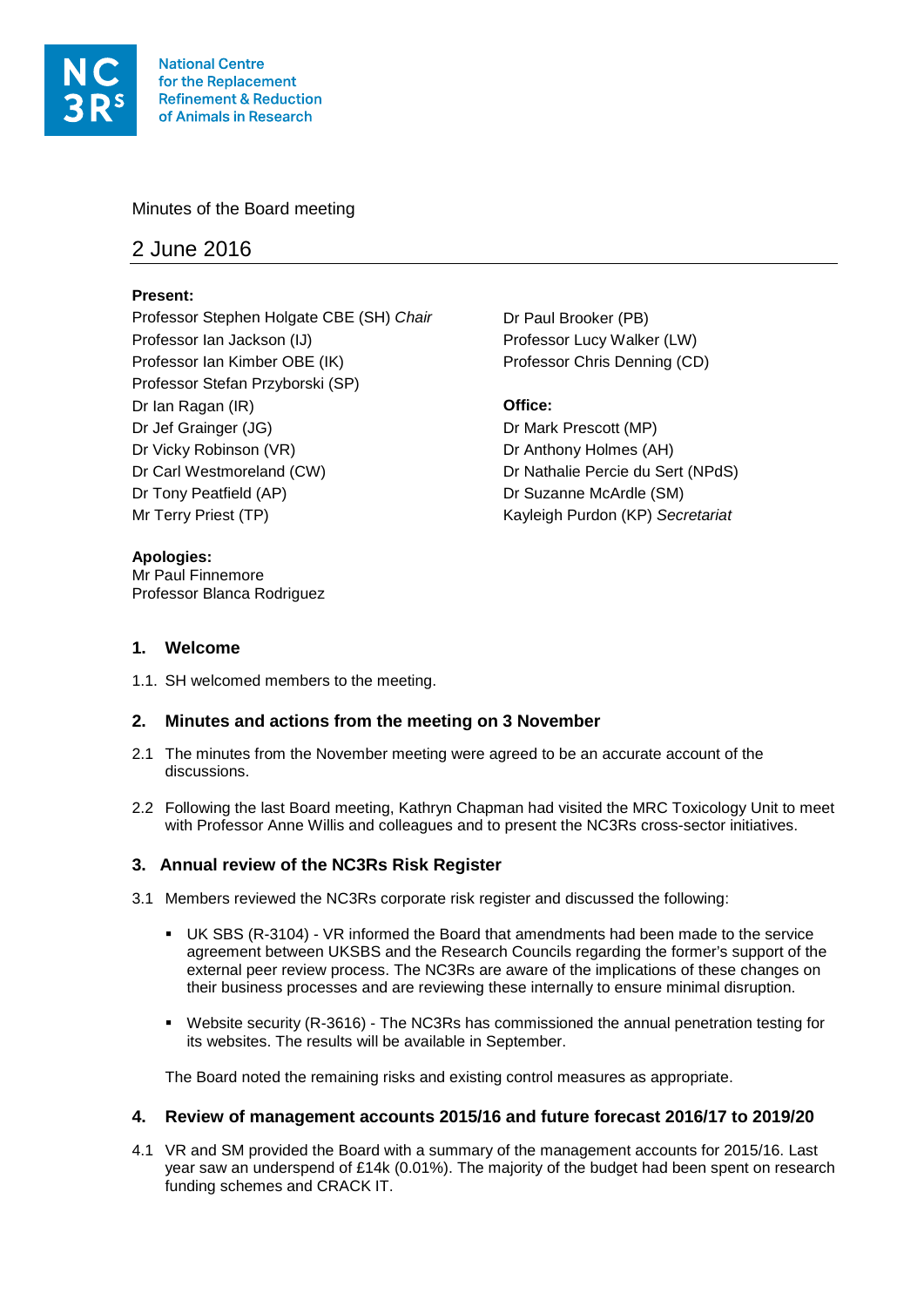4.2 AP and JG informed the Board that the funding allocation following the NC3Rs Quinquennial review (QQR) had been revised as a result of the Government's Comprehensive Spending Review (CSR). The revised budget was £9.5 million for 2016/17 and 2017/18 with an indicative budget of £9.1 million for the following two years.

# **Action: VR and SM to meet with Martin Carmack, Finance Manger to review forecast.**

# **5. NC3Rs summary of activities and updates**

5.1 The Board noted the update on current activities. VR provided further detailson:

# **Staff**

- Kathryn Chapman and Rubina Ahmed have now left the organisation. In April, Dr Katie Bates was appointed as Rubina's replacement as Research Funding Programme Manager. Dr Helen Prior has also joined the team as Drug Development Programme Manager. This post is funded by the Association of the British Pharmaceutical Industry (APBI).
- The NC3Rs is currently in the process of recruiting three Science Managers and two Regional Programme Managers.
- SM has been promoted to Band 3 to reflect the extra responsibility she has taken on following Caroline Shriver and Ashley Scott's departure.

### CRACK IT

 An Advisory Panel, chaired by IR, has been established to assess potential Challenges and make recommendations to the NC3Rs. Panel members will review and provide advice and guidance to contractors of recently ended Challenges and on-going Challenges that are within 12 months of their contract end date.

### **6. Strategy update**

- 6.1 In May the NC3Rs held two internal strategy meetings. These focused on:
	- How the NC3Rs works and engages with its stakeholders
	- How the NC3Rs can strengthen links between in-house programmes, grants and CRACK IT
	- Reviewing current projects.

The plan was to publish a strategy document based on the NC3Rs QQR and revised funding allocation.

### **7. Research funding update**

7.1 MP provided an update on the following.

### Project grants

The NC3Rs received 92 outlines and following triage, 30 full applications were submitted. All applicants were required to attend an experimental design workshop before submitting a full application.

IK will step down as Panel Chair after the July meeting and will be replaced by SP.

#### Strategic awards

One award was made for the 2016 strategic call on novel approaches to refine the use of chronic implants in neuroscience studies with macaques.